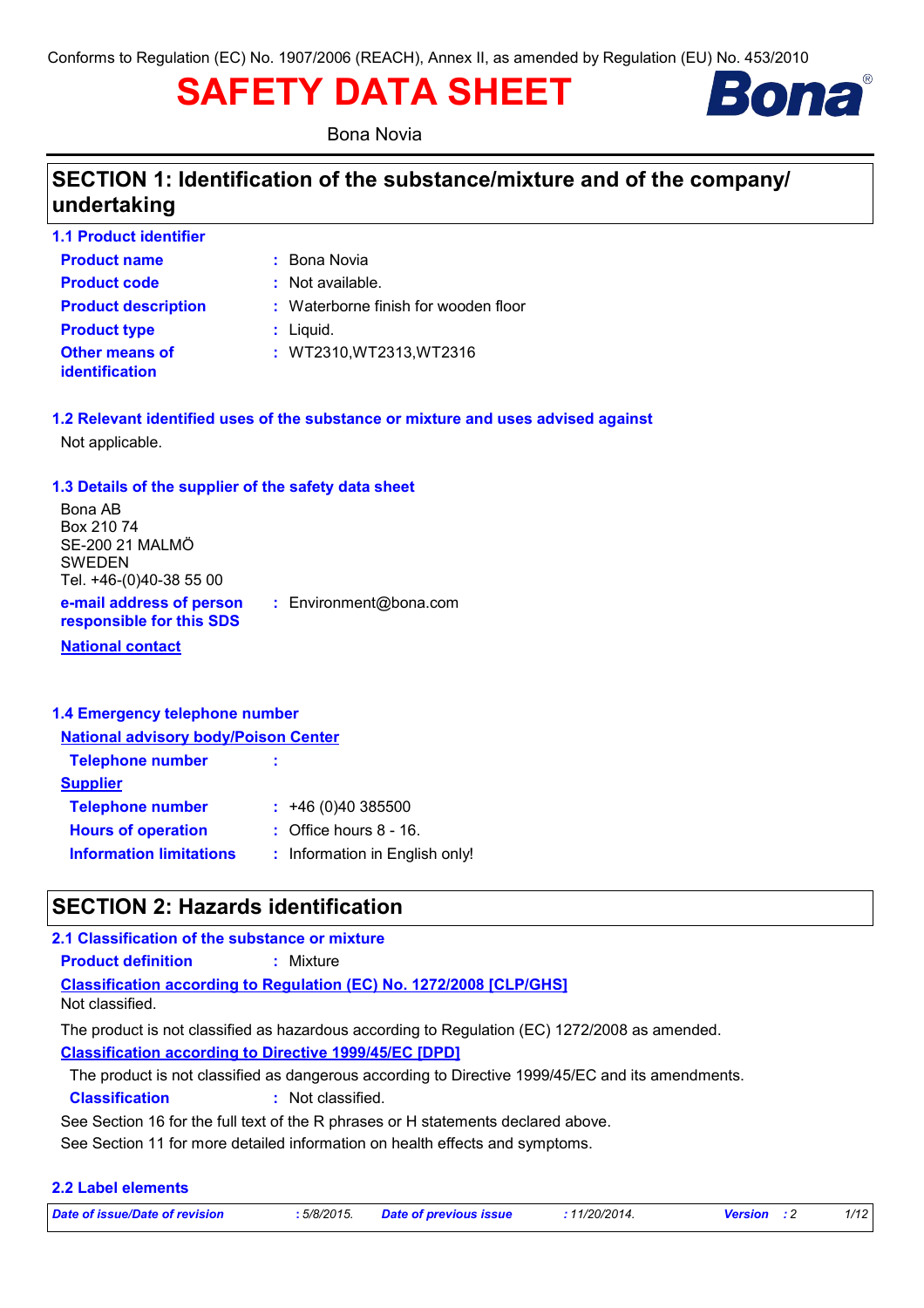### **SECTION 2: Hazards identification**

| <b>Signal word</b>                                                                                                                                              | : No signal word.                                                                                                              |  |
|-----------------------------------------------------------------------------------------------------------------------------------------------------------------|--------------------------------------------------------------------------------------------------------------------------------|--|
| <b>Hazard statements</b>                                                                                                                                        | : No known significant effects or critical hazards.                                                                            |  |
| <b>Precautionary statements</b>                                                                                                                                 |                                                                                                                                |  |
| <b>Prevention</b>                                                                                                                                               | : Not applicable.                                                                                                              |  |
| <b>Response</b>                                                                                                                                                 | : Not applicable.                                                                                                              |  |
| <b>Storage</b>                                                                                                                                                  | : Not applicable.                                                                                                              |  |
| <b>Disposal</b>                                                                                                                                                 | : Not applicable.                                                                                                              |  |
| <b>Supplemental label</b><br>elements                                                                                                                           | : Contains 2,4,7,9-tetramethyldec-5-yne-4,7-diol. May produce an allergic reaction.<br>Safety data sheet available on request. |  |
| <b>Annex XVII - Restrictions</b><br>on the manufacture,<br>placing on the market and<br>use of certain dangerous<br>substances, mixtures and<br><b>articles</b> | : Not applicable.                                                                                                              |  |
| <b>Special packaging requirements</b>                                                                                                                           |                                                                                                                                |  |
| <b>Containers to be fitted</b><br>with child-resistant<br>fastenings                                                                                            | : Not applicable.                                                                                                              |  |
| <b>Tactile warning of danger : Not applicable.</b>                                                                                                              |                                                                                                                                |  |
| <b>2.3 Other hazards</b>                                                                                                                                        |                                                                                                                                |  |

**Other hazards which do : not result in classification** : None known.

### **SECTION 3: Composition/information on ingredients**

| 3.2 Mixtures                                    | Mixture                                                |              |                 |                                                                               |             |
|-------------------------------------------------|--------------------------------------------------------|--------------|-----------------|-------------------------------------------------------------------------------|-------------|
|                                                 |                                                        |              |                 | <b>Classification</b>                                                         |             |
| <b>Product/ingredient</b><br>name               | <b>Identifiers</b>                                     | %            | 67/548/EEC      | <b>Regulation (EC) No.</b><br>1272/2008 [CLP]                                 | <b>Type</b> |
| $(2$ -methoxymethylethoxy) REACH #:<br>propanol | l01-2119450011-60<br>IEC: 252-104-2<br>CAS: 34590-94-8 | $\geq 3 - 5$ | Not classified. | Eye Irrit. 2, H319                                                            | [1] [2]     |
|                                                 |                                                        |              |                 | See Section 16 for the<br>full text of the H<br>statements declared<br>above. |             |

There are no additional ingredients present which, within the current knowledge of the supplier and in the concentrations applicable, are classified as hazardous to health or the environment, are PBTs, vPvBs or Substances of equivalent concern, or have been assigned a workplace exposure limit and hence require reporting in this section.

**Type** 

[1] Substance classified with a health or environmental hazard

[2] Substance with a workplace exposure limit

[3] Substance meets the criteria for PBT according to Regulation (EC) No. 1907/2006, Annex XIII

[4] Substance meets the criteria for vPvB according to Regulation (EC) No. 1907/2006, Annex XIII

[5] Substance of equivalent concern

Occupational exposure limits, if available, are listed in Section 8.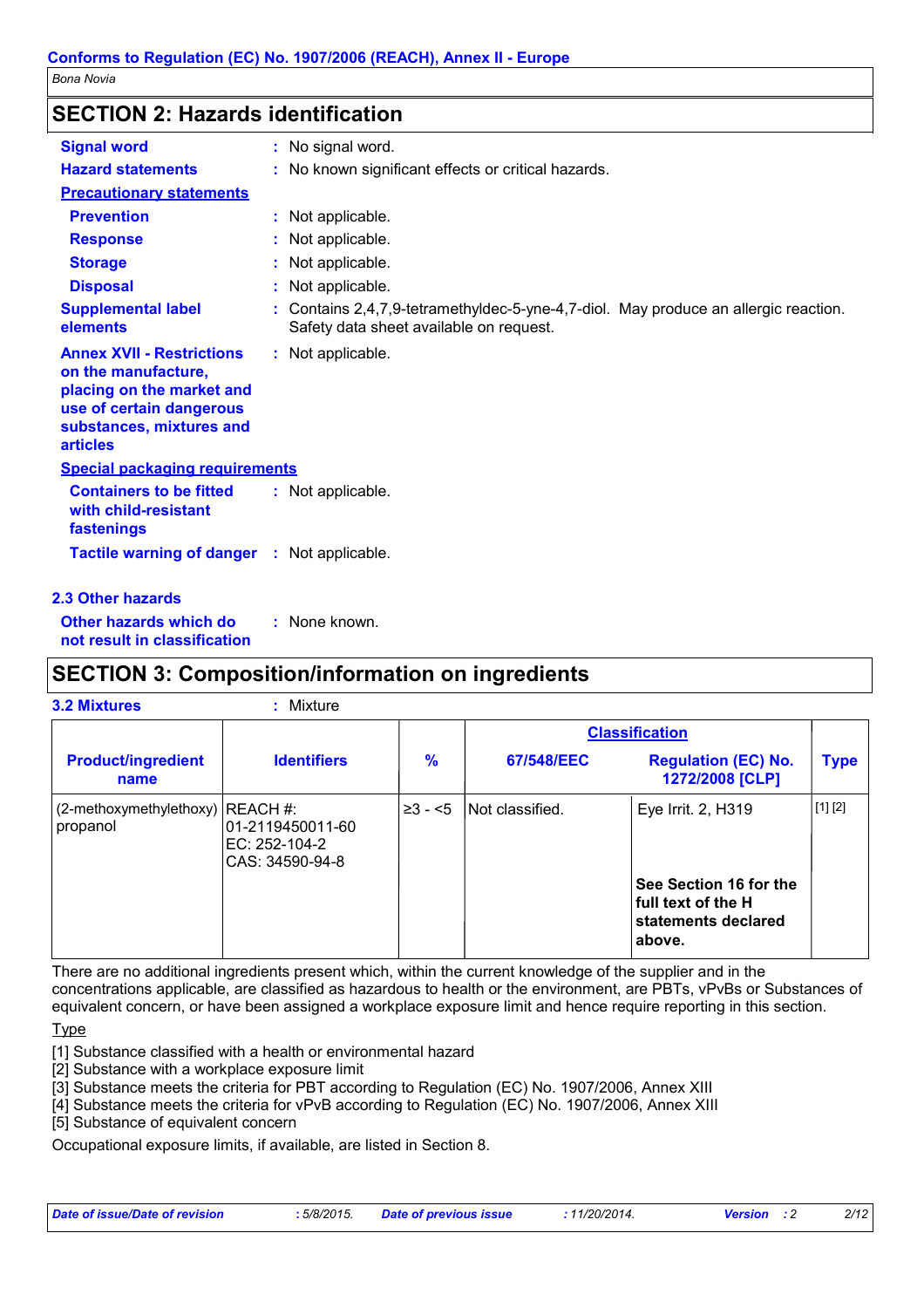### **SECTION 4: First aid measures**

#### **4.1 Description of first aid measures**

| <b>General</b>                    | : In all cases of doubt, or when symptoms persist, seek medical attention. Never give<br>anything by mouth to an unconscious person. If unconscious, place in recovery<br>position and seek medical advice. |
|-----------------------------------|-------------------------------------------------------------------------------------------------------------------------------------------------------------------------------------------------------------|
| <b>Eye contact</b>                | : Check for and remove any contact lenses. Immediately flush eyes with running<br>water for at least 15 minutes, keeping eyelids open. Seek immediate medical<br>attention.                                 |
| <b>Inhalation</b>                 | : Remove to fresh air. Keep person warm and at rest. If not breathing, if breathing is<br>irregular or if respiratory arrest occurs, provide artificial respiration or oxygen by<br>trained personnel.      |
| <b>Skin contact</b>               | : Remove contaminated clothing and shoes. Wash skin thoroughly with soap and<br>water or use recognized skin cleanser. Do NOT use solvents or thinners.                                                     |
| <b>Ingestion</b>                  | : If swallowed, seek medical advice immediately and show this container or label.<br>Keep person warm and at rest. Do NOT induce vomiting.                                                                  |
| <b>Protection of first-aiders</b> | : No action shall be taken involving any personal risk or without suitable training.                                                                                                                        |

#### **4.2 Most important symptoms and effects, both acute and delayed**

There are no data available on the mixture itself. The mixture is not classified as dangerous according to Directive 1999/45/EC and its amendments.

Repeated or prolonged contact with the mixture may cause removal of natural fat from the skin, resulting in nonallergic contact dermatitis and absorption through the skin.

If splashed in the eyes, the liquid may cause irritation and reversible damage.

This takes into account, where known, delayed and immediate effects and also chronic effects of components from short-term and long-term exposure by oral, inhalation and dermal routes of exposure and eye contact.

Contains 2,4,7,9-tetramethyldec-5-yne-4,7-diol. May produce an allergic reaction.

#### **4.3 Indication of any immediate medical attention and special treatment needed**

| <b>Notes to physician</b>  | : Treat symptomatically. Contact poison treatment specialist immediately if large<br>quantities have been ingested or inhaled. |
|----------------------------|--------------------------------------------------------------------------------------------------------------------------------|
| <b>Specific treatments</b> | No specific treatment.                                                                                                         |

See toxicological information (Section 11)

### **SECTION 5: Firefighting measures**

| 5.1 Extinguishing media                                   |                                                                                                                              |      |
|-----------------------------------------------------------|------------------------------------------------------------------------------------------------------------------------------|------|
| <b>Suitable extinguishing</b><br>media                    | : Recommended: alcohol-resistant foam, $CO2$ , powders, water spray.                                                         |      |
| <b>Unsuitable extinguishing</b><br>media                  | : Do not use water jet.                                                                                                      |      |
| 5.2 Special hazards arising from the substance or mixture |                                                                                                                              |      |
| <b>Hazards from the</b><br>substance or mixture           | : Fire will produce dense black smoke. Exposure to decomposition products may<br>cause a health hazard.                      |      |
| <b>Hazardous thermal</b><br>decomposition products        | : Decomposition products may include the following materials: carbon monoxide,<br>carbon dioxide, smoke, oxides of nitrogen. |      |
| <b>5.3 Advice for firefighters</b>                        |                                                                                                                              |      |
| <b>Special protective actions</b><br>for fire-fighters    | : Cool closed containers exposed to fire with water. Do not release runoff from fire to<br>drains or watercourses.           |      |
| Date of issue/Date of revision                            | :5/8/2015.<br><b>Date of previous issue</b><br>: 11/20/2014.<br>$\cdot$ : 2<br><b>Version</b>                                | 3/12 |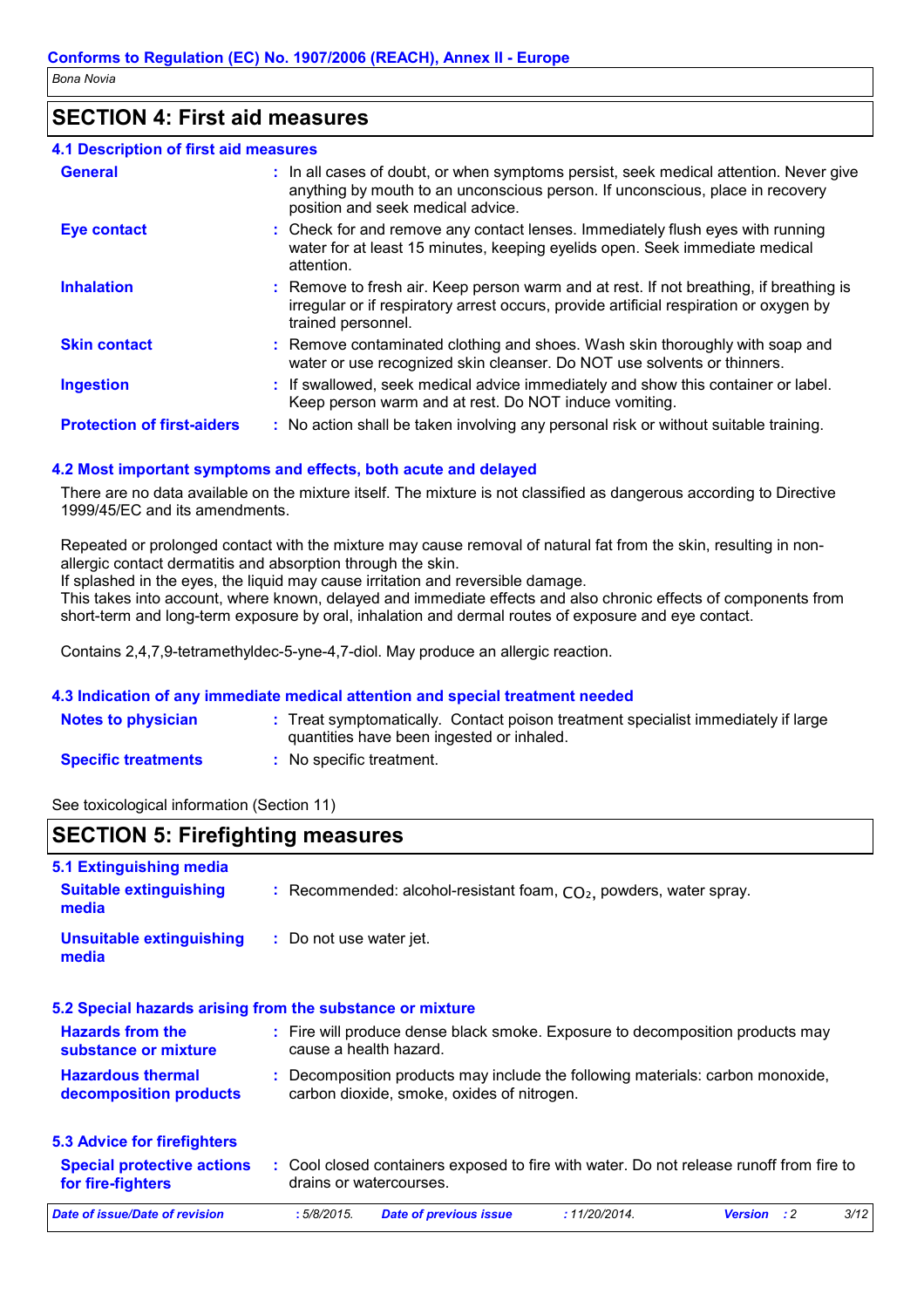### **SECTION 5: Firefighting measures**

**Special protective equipment for fire-fighters** **:** Appropriate breathing apparatus may be required.

### **SECTION 6: Accidental release measures**

|                                                                        | 6.1 Personal precautions, protective equipment and emergency procedures                                                                                                                                                                                                            |
|------------------------------------------------------------------------|------------------------------------------------------------------------------------------------------------------------------------------------------------------------------------------------------------------------------------------------------------------------------------|
| For non-emergency<br>personnel                                         | : Avoid breathing vapor or mist. Refer to protective measures listed in sections 7 and<br>8.                                                                                                                                                                                       |
| For emergency responders                                               | : If specialised clothing is required to deal with the spillage, take note of any<br>information in Section 8 on suitable and unsuitable materials. See also the<br>information in "For non-emergency personnel".                                                                  |
| <b>6.2 Environmental</b><br><b>precautions</b>                         | : Do not allow to enter drains or watercourses. If the product contaminates lakes,<br>rivers, or sewers, inform the appropriate authorities in accordance with local<br>regulations.                                                                                               |
| <b>6.3 Methods and materials</b><br>for containment and<br>cleaning up | : Contain and collect spillage with non-combustible, absorbent material e.g. sand,<br>earth, vermiculite or diatomaceous earth and place in container for disposal<br>according to local regulations (see Section 13). Preferably clean with a detergent.<br>Avoid using solvents. |
| 6.4 Reference to other<br><b>sections</b>                              | : See Section 1 for emergency contact information.<br>See Section 8 for information on appropriate personal protective equipment.<br>See Section 13 for additional waste treatment information.                                                                                    |

### **SECTION 7: Handling and storage**

The information in this section contains generic advice and guidance. The list of Identified Uses in Section 1 should be consulted for any available use-specific information provided in the Exposure Scenario(s).

| <b>7.1 Precautions for safe</b><br>handling | : Avoid contact with skin and eyes. Avoid inhalation of vapor, spray or mist.<br>Eating, drinking and smoking should be prohibited in areas where this material is<br>handled, stored and processed.<br>Put on appropriate personal protective equipment (see Section 8).<br>Never use pressure to empty. Container is not a pressure vessel.<br>Always keep in containers made from the same material as the original one. |
|---------------------------------------------|-----------------------------------------------------------------------------------------------------------------------------------------------------------------------------------------------------------------------------------------------------------------------------------------------------------------------------------------------------------------------------------------------------------------------------|
|                                             | Comply with the health and safety at work laws.<br>Do not allow to enter drains or watercourses.                                                                                                                                                                                                                                                                                                                            |

### **7.2 Conditions for safe storage, including any incompatibilities**

Store in accordance with local regulations.

#### **Notes on joint storage**

Keep away from: oxidizing agents, strong alkalis, strong acids.

#### **Additional information on storage conditions**

Observe label precautions. Store in a dry, cool and well-ventilated area. Keep away from heat and direct sunlight. Keep container tightly closed.

No smoking. Prevent unauthorized access. Containers that have been opened must be carefully resealed and kept upright to prevent leakage.

**7.3 Specific end use(s)**

**Recommendations :**

**Industrial sector specific : solutions**

: Not available.

: Not available.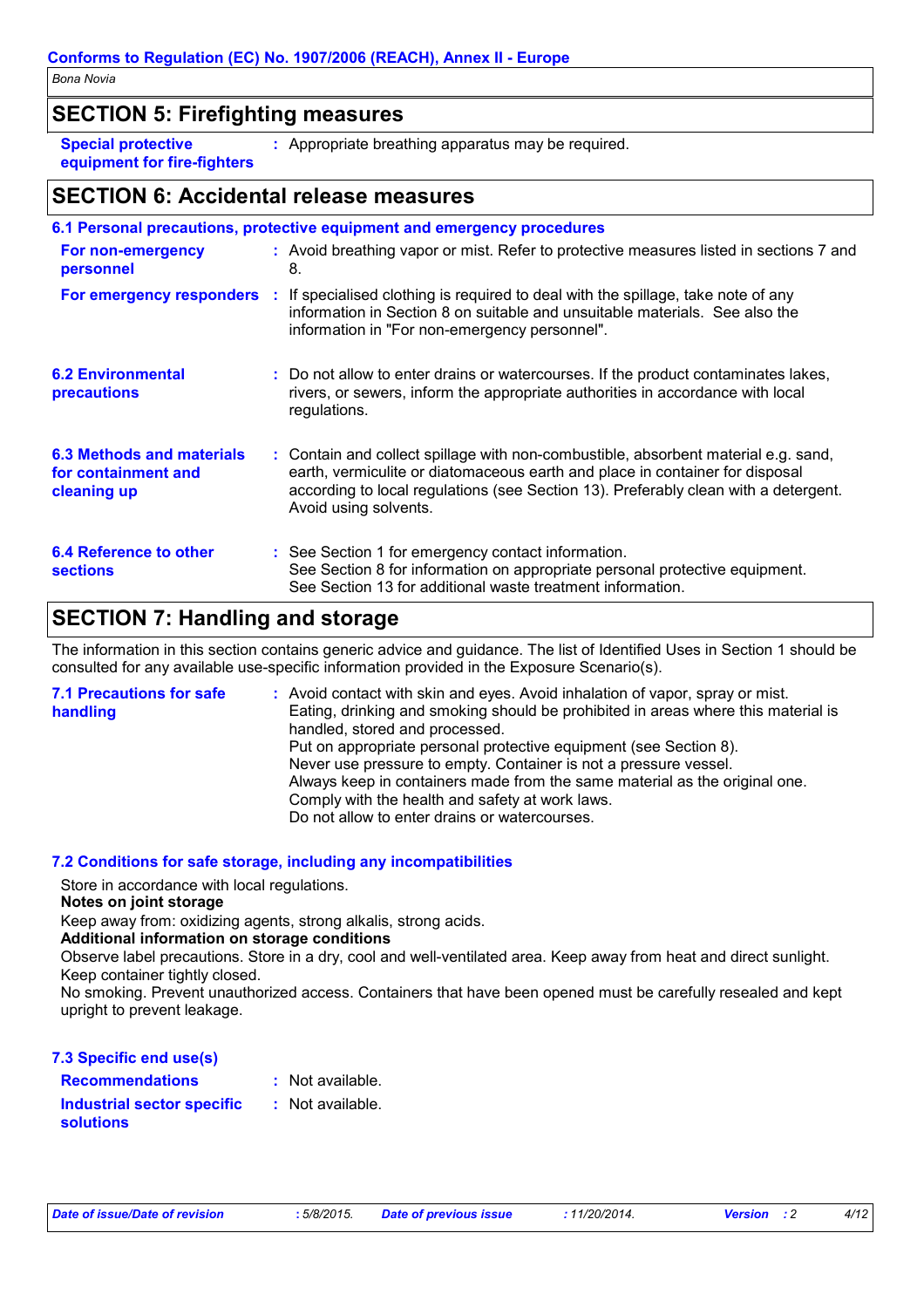### **SECTION 8: Exposure controls/personal protection**

The information in this section contains generic advice and guidance. Information is provided based on typical anticipated uses of the product. Additional measures might be required for bulk handling or other uses that could significantly increase worker exposure or environmental releases.

#### **8.1 Control parameters**

#### **Occupational exposure limits**

| <b>Product/ingredient name</b><br>(2-methoxymethylethoxy)propanol<br><b>Recommended monitoring</b><br>÷<br>procedures<br>required. |  | <b>Exposure limit values</b>                                                                                                                                                                                                                                                                                                                                                                                                                                                                                                                                                                                                                                                                                                                                                                                                                                                                                                                                                                                        |  |  |
|------------------------------------------------------------------------------------------------------------------------------------|--|---------------------------------------------------------------------------------------------------------------------------------------------------------------------------------------------------------------------------------------------------------------------------------------------------------------------------------------------------------------------------------------------------------------------------------------------------------------------------------------------------------------------------------------------------------------------------------------------------------------------------------------------------------------------------------------------------------------------------------------------------------------------------------------------------------------------------------------------------------------------------------------------------------------------------------------------------------------------------------------------------------------------|--|--|
|                                                                                                                                    |  | EU OEL (Europe, 12/2009). Absorbed through skin. Notes: list<br>of indicative occupational exposure limit values<br>TWA: 50 ppm 8 hours.<br>TWA: 308 mg/m <sup>3</sup> 8 hours.                                                                                                                                                                                                                                                                                                                                                                                                                                                                                                                                                                                                                                                                                                                                                                                                                                     |  |  |
|                                                                                                                                    |  | If this product contains ingredients with exposure limits, personal, workplace<br>atmosphere or biological monitoring may be required to determine the effectiveness<br>of the ventilation or other control measures and/or the necessity to use respiratory<br>protective equipment. Reference should be made to monitoring standards, such as<br>the following: European Standard EN 689 (Workplace atmospheres - Guidance for<br>the assessment of exposure by inhalation to chemical agents for comparison with<br>limit values and measurement strategy) European Standard EN 14042 (Workplace<br>atmospheres - Guide for the application and use of procedures for the assessment<br>of exposure to chemical and biological agents) European Standard EN 482<br>(Workplace atmospheres - General requirements for the performance of procedures<br>for the measurement of chemical agents) Reference to national guidance<br>documents for methods for the determination of hazardous substances will also be |  |  |
| <b>DNELS/DMELS</b>                                                                                                                 |  |                                                                                                                                                                                                                                                                                                                                                                                                                                                                                                                                                                                                                                                                                                                                                                                                                                                                                                                                                                                                                     |  |  |
| No DNELs/DMELs available.                                                                                                          |  |                                                                                                                                                                                                                                                                                                                                                                                                                                                                                                                                                                                                                                                                                                                                                                                                                                                                                                                                                                                                                     |  |  |
|                                                                                                                                    |  |                                                                                                                                                                                                                                                                                                                                                                                                                                                                                                                                                                                                                                                                                                                                                                                                                                                                                                                                                                                                                     |  |  |
| <b>PNECs</b><br>No PNECs available.                                                                                                |  |                                                                                                                                                                                                                                                                                                                                                                                                                                                                                                                                                                                                                                                                                                                                                                                                                                                                                                                                                                                                                     |  |  |

| <b>8.2 Exposure controls</b>                      |                                                                                                                                                                                                                                                                                                                                                                                                   |
|---------------------------------------------------|---------------------------------------------------------------------------------------------------------------------------------------------------------------------------------------------------------------------------------------------------------------------------------------------------------------------------------------------------------------------------------------------------|
| <b>Appropriate engineering</b><br><b>controls</b> | : Provide adequate ventilation. Where reasonably practicable, this should be<br>achieved by the use of local exhaust ventilation and good general extraction. If<br>these are not sufficient to maintain concentrations of particulates and solvent vapors<br>below the OEL, suitable respiratory protection must be worn.                                                                        |
| <b>Individual protection measures</b>             |                                                                                                                                                                                                                                                                                                                                                                                                   |
| <b>Hygiene measures</b>                           | : Wash hands, forearms and face thoroughly after handling chemical products, before<br>eating, smoking and using the lavatory and at the end of the working period.<br>Appropriate techniques should be used to remove potentially contaminated clothing.<br>Wash contaminated clothing before reusing. Ensure that eyewash stations and<br>safety showers are close to the workstation location. |
| <b>Eye/face protection</b>                        | : Use safety eyewear designed to protect against splash of liquids.                                                                                                                                                                                                                                                                                                                               |
| <b>Skin protection</b>                            |                                                                                                                                                                                                                                                                                                                                                                                                   |
| <b>Hand protection</b>                            |                                                                                                                                                                                                                                                                                                                                                                                                   |
| combination of chemicals.                         | There is no one glove material or combination of materials that will give unlimited resistance to any individual or<br>The breakthrough time must be greater than the end use time of the product.<br>The instructions and information provided by the glove manufacturer on use, storage, maintenance and                                                                                        |

The instructions and information provided by the glove manufacturer on use, storage, maintenance and replacement must be followed.

Gloves should be replaced regularly and if there is any sign of damage to the glove material.

Always ensure that gloves are free from defects and that they are stored and used correctly.

The performance or effectiveness of the glove may be reduced by physical/chemical damage and poor maintenance.

Barrier creams may help to protect the exposed areas of the skin but should not be applied once exposure has

| Date of issue/Date of revision | : 5/8/2015. Date of previous issue | : 11/20/2014. | <b>Version</b> : 2 | 5/12 |
|--------------------------------|------------------------------------|---------------|--------------------|------|
|                                |                                    |               |                    |      |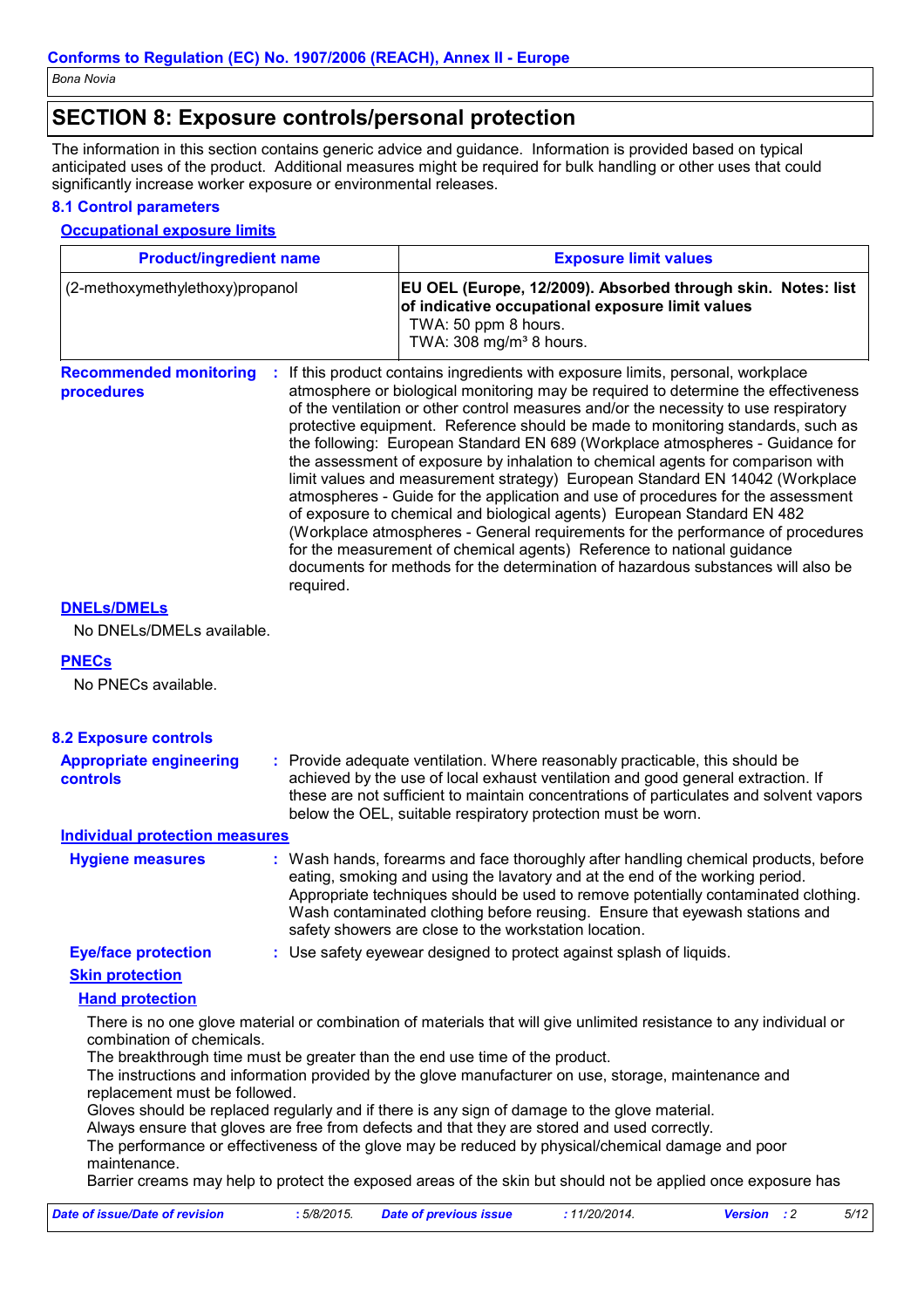### **SECTION 8: Exposure controls/personal protection**

| occurred.                                 |                                                                                                                                                                                                                                                                                                                       |
|-------------------------------------------|-----------------------------------------------------------------------------------------------------------------------------------------------------------------------------------------------------------------------------------------------------------------------------------------------------------------------|
| <b>Gloves</b>                             | : For prolonged or repeated handling, use the following type of gloves:                                                                                                                                                                                                                                               |
|                                           | Recommended: nitrile rubber                                                                                                                                                                                                                                                                                           |
|                                           | The recommendation for the type or types of glove to use when handling this<br>product is based on information from the following source:                                                                                                                                                                             |
|                                           | The user must check that the final choice of type of glove selected for handling this<br>product is the most appropriate and takes into account the particular conditions of<br>use, as included in the user's risk assessment.                                                                                       |
| <b>Body protection</b>                    | : Personnel should wear antistatic clothing made of natural fibers or of high-<br>temperature-resistant synthetic fibers.                                                                                                                                                                                             |
| <b>Other skin protection</b>              | : Appropriate footwear and any additional skin protection measures should be<br>selected based on the task being performed and the risks involved and should be<br>approved by a specialist before handling this product.                                                                                             |
| <b>Respiratory protection</b>             | : If workers are exposed to concentrations above the exposure limit, they must use<br>appropriate, certified respirators.                                                                                                                                                                                             |
|                                           | Dry sanding, flame cutting and/or welding of the dry paint film will give rise to dust<br>and/or hazardous fumes. Wet sanding/flatting should be used wherever possible. If<br>exposure cannot be avoided by the provision of local exhaust ventilation, suitable<br>respiratory protective equipment should be used. |
| <b>Environmental exposure</b><br>controls | : Do not allow to enter drains or watercourses.                                                                                                                                                                                                                                                                       |

# **SECTION 9: Physical and chemical properties**

| <b>Date of issue/Date of revision</b>                             |     | :5/8/2015.         | <b>Date of previous issue</b> | : 11/20/2014.                                                   | <b>Version</b> | : 2 | 6/12 |
|-------------------------------------------------------------------|-----|--------------------|-------------------------------|-----------------------------------------------------------------|----------------|-----|------|
| <b>Viscosity</b>                                                  |     | : Not available.   |                               |                                                                 |                |     |      |
| <b>Decomposition temperature</b>                                  |     | : Not available.   |                               |                                                                 |                |     |      |
| <b>Auto-ignition temperature</b>                                  |     | : Not available.   |                               |                                                                 |                |     |      |
| <b>Partition coefficient: n-octanol/: Not available.</b><br>water |     |                    |                               |                                                                 |                |     |      |
| <b>Solubility(ies)</b>                                            |     |                    |                               | : Soluble in the following materials: cold water and hot water. |                |     |      |
| <b>Relative density</b>                                           |     | : 1.04             |                               |                                                                 |                |     |      |
| <b>Vapor density</b>                                              |     | : Not available.   |                               |                                                                 |                |     |      |
| <b>Vapor pressure</b>                                             |     | : Not available.   |                               |                                                                 |                |     |      |
| <b>Upper/lower flammability or</b><br>explosive limits            |     | : Not available.   |                               |                                                                 |                |     |      |
| <b>Flammability (solid, gas)</b>                                  |     | : Not available.   |                               |                                                                 |                |     |      |
| <b>Evaporation rate</b>                                           |     | : Not available.   |                               |                                                                 |                |     |      |
| <b>Flash point</b>                                                |     | $:$ Not available. |                               |                                                                 |                |     |      |
| <b>Initial boiling point and</b><br>boiling range                 |     | : Not available.   |                               |                                                                 |                |     |      |
| <b>Melting point/freezing point</b>                               |     | : Not available.   |                               |                                                                 |                |     |      |
| pH                                                                | : 8 |                    |                               |                                                                 |                |     |      |
| <b>Odor threshold</b>                                             |     | : Not available.   |                               |                                                                 |                |     |      |
| Odor                                                              |     | : Not available.   |                               |                                                                 |                |     |      |
| <b>Color</b>                                                      |     | : White.           |                               |                                                                 |                |     |      |
| <b>Physical state</b>                                             |     | : Liquid.          |                               |                                                                 |                |     |      |
| <b>Appearance</b>                                                 |     |                    |                               |                                                                 |                |     |      |
| 9.1 Information on basic physical and chemical properties         |     |                    |                               |                                                                 |                |     |      |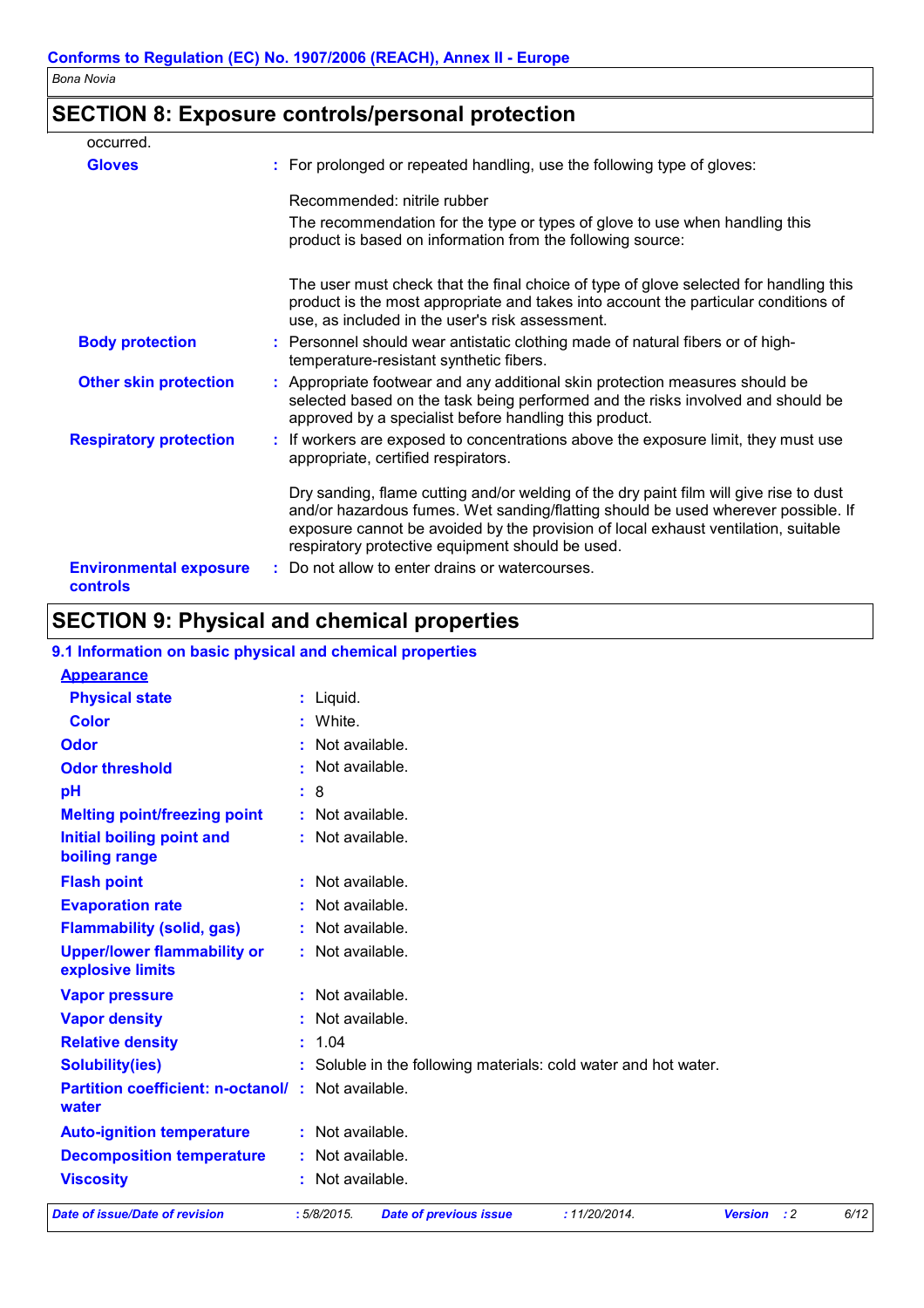### **SECTION 9: Physical and chemical properties**

**Explosive properties :** Not available. **Oxidizing properties :** Not available.

### **9.2 Other information**

No additional information.

| <b>SECTION 10: Stability and reactivity</b>       |                                                                                                                                     |  |  |  |
|---------------------------------------------------|-------------------------------------------------------------------------------------------------------------------------------------|--|--|--|
| <b>10.1 Reactivity</b>                            | : No specific test data related to reactivity available for this product or its ingredients.                                        |  |  |  |
| <b>10.2 Chemical stability</b>                    | : Stable under recommended storage and handling conditions (see Section 7).                                                         |  |  |  |
| <b>10.3 Possibility of</b><br>hazardous reactions | : Under normal conditions of storage and use, hazardous reactions will not occur.                                                   |  |  |  |
| <b>10.4 Conditions to avoid</b>                   | : When exposed to high temperatures may produce hazardous decomposition<br>products.                                                |  |  |  |
| 10.5 Incompatible materials                       | : Keep away from the following materials to prevent strong exothermic reactions:<br>oxidizing agents, strong alkalis, strong acids. |  |  |  |
| <b>10.6 Hazardous</b><br>decomposition products   | : Under normal conditions of storage and use, hazardous decomposition products<br>should not be produced.                           |  |  |  |

### **SECTION 11: Toxicological information**

### **11.1 Information on toxicological effects**

There are no data available on the mixture itself. The mixture is not classified as dangerous according to Directive 1999/45/EC and its amendments.

Repeated or prolonged contact with the mixture may cause removal of natural fat from the skin, resulting in nonallergic contact dermatitis and absorption through the skin.

If splashed in the eyes, the liquid may cause irritation and reversible damage.

This takes into account, where known, delayed and immediate effects and also chronic effects of components from short-term and long-term exposure by oral, inhalation and dermal routes of exposure and eye contact.

Contains 2,4,7,9-tetramethyldec-5-yne-4,7-diol. May produce an allergic reaction.

### **Acute toxicity**

| <b>Product/ingredient name</b>         | <b>Result</b> | <b>Species</b> | <b>Dose</b> | <b>Exposure</b> |
|----------------------------------------|---------------|----------------|-------------|-----------------|
| $(2$ -methoxymethylethoxy)<br>propanol | ILD50 Dermal  | Rabbit         | 9500 mg/kg  |                 |
|                                        | LD50 Oral     | Rat            | 5130 mg/kg  |                 |

**Conclusion/Summary :** Not available.

**Acute toxicity estimates**

Not available.

**Irritation/Corrosion**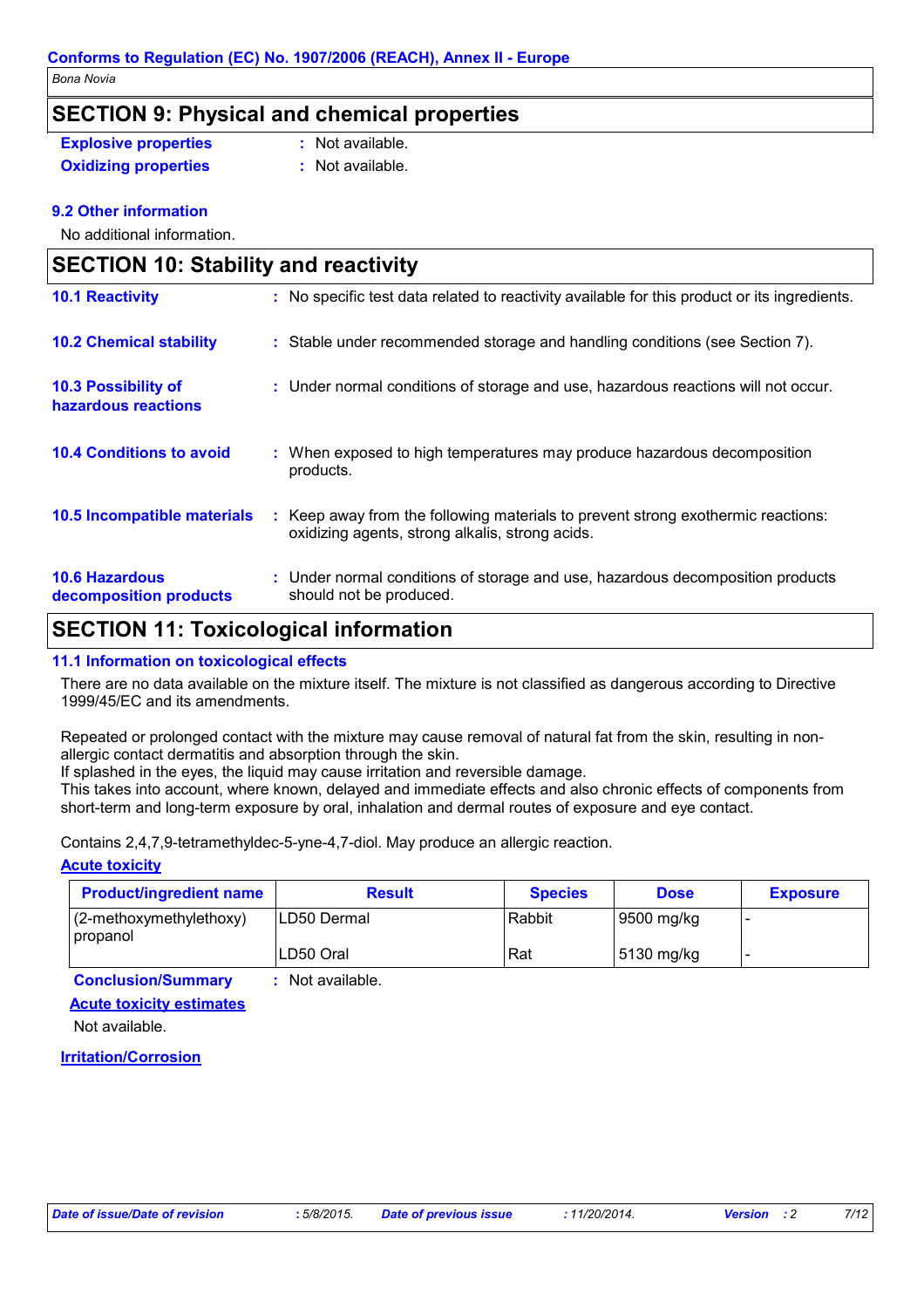### **SECTION 11: Toxicological information**

| <b>Product/ingredient name</b>                            | <b>Result</b>        | <b>Species</b> | <b>Score</b>                 | <b>Exposure</b>            | <b>Observation</b>       |
|-----------------------------------------------------------|----------------------|----------------|------------------------------|----------------------------|--------------------------|
| (2-methoxymethylethoxy)<br>propanol                       | Eyes - Mild irritant | Human          | $\blacksquare$               | 8 milligrams               |                          |
|                                                           | Eyes - Mild irritant | Rabbit         | $\qquad \qquad \blacksquare$ | 24 hours 500<br>milligrams |                          |
|                                                           | Skin - Mild irritant | Rabbit         | $\blacksquare$               | 500<br>milligrams          | $\overline{\phantom{a}}$ |
| <b>Conclusion/Summary</b>                                 | : Not available.     |                |                              |                            |                          |
| <b>Sensitization</b>                                      |                      |                |                              |                            |                          |
| <b>Conclusion/Summary</b>                                 | : Not available.     |                |                              |                            |                          |
| <b>Mutagenicity</b>                                       |                      |                |                              |                            |                          |
| <b>Conclusion/Summary</b>                                 | : Not available.     |                |                              |                            |                          |
| <b>Carcinogenicity</b>                                    |                      |                |                              |                            |                          |
| <b>Conclusion/Summary</b>                                 | : Not available.     |                |                              |                            |                          |
| <b>Reproductive toxicity</b>                              |                      |                |                              |                            |                          |
| <b>Conclusion/Summary</b>                                 | : Not available.     |                |                              |                            |                          |
| <b>Teratogenicity</b>                                     |                      |                |                              |                            |                          |
| <b>Conclusion/Summary</b>                                 | : Not available.     |                |                              |                            |                          |
| <b>Specific target organ toxicity (single exposure)</b>   |                      |                |                              |                            |                          |
| Not available.                                            |                      |                |                              |                            |                          |
| <b>Specific target organ toxicity (repeated exposure)</b> |                      |                |                              |                            |                          |
| Not available.                                            |                      |                |                              |                            |                          |
| <b>Aspiration hazard</b>                                  |                      |                |                              |                            |                          |
| Not available.                                            |                      |                |                              |                            |                          |

#### **Other information :** : Not available.

### **SECTION 12: Ecological information**

### **12.1 Toxicity**

There are no data available on the mixture itself. Do not allow to enter drains or watercourses.

The mixture has been assessed following the conventional method of the Dangerous Preparations Directive 1999/45/EC and is not classified as dangerous for the environment.

| <b>Product/ingredient name</b>          | <b>Result</b>                                  | <b>Species</b> | <b>Exposure</b>        |
|-----------------------------------------|------------------------------------------------|----------------|------------------------|
| $(2-methoxymethylethoxy)$<br>  propanol | Acute EC50 1919 mg/l                           | Daphnia        | I48 hours              |
|                                         | Acute LC50 >969 mg/l<br>Acute LC50 >10000 mg/l | Algae<br>Fish  | 196 hours<br>I96 hours |

**Conclusion/Summary :** Not available.

### **12.2 Persistence and degradability**

**Conclusion/Summary :** Not available.

| <b>Product/ingredient name</b>         | <b>Aquatic half-life</b> | <b>Photolysis</b> | Biodegradability |
|----------------------------------------|--------------------------|-------------------|------------------|
| $(2$ -methoxymethylethoxy)<br>propanol |                          |                   | Readily          |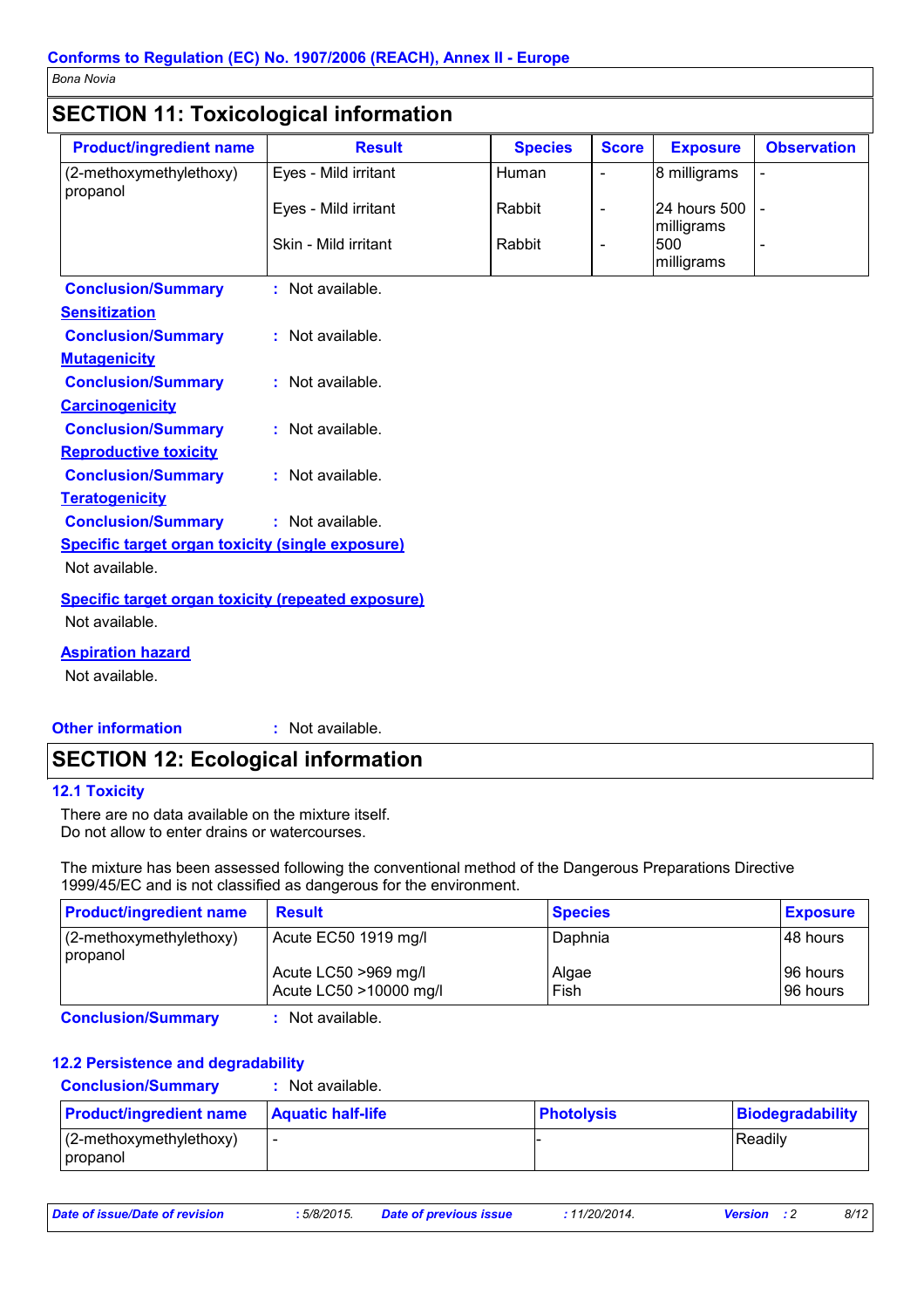### **SECTION 12: Ecological information**

#### **LogP**<sub>ow</sub> **BCF Potential 12.3 Bioaccumulative potential Product/ingredient name** (2-methoxymethylethoxy) propanol 0.004 - letters and letters are letters and letters are letters and letters are letters and letters are letter

| <b>12.4 Mobility in soil</b>                            |                    |
|---------------------------------------------------------|--------------------|
| <b>Soil/water partition</b><br><b>coefficient (Koc)</b> | : Not available.   |
| <b>Mobility</b>                                         | $:$ Not available. |
| 12.5 Results of PBT and vPvB assessment                 |                    |

| <u>IZ.J RESUILS ULF DT AIIU VE VD ASSESSITIEIIL</u> |                   |
|-----------------------------------------------------|-------------------|
| <b>PBT</b>                                          | : Not applicable. |
| <b>vPvB</b>                                         | : Not applicable. |

**12.6 Other adverse effects** : No known significant effects or critical hazards.

# **SECTION 13: Disposal considerations**

The information in this section contains generic advice and guidance. The list of Identified Uses in Section 1 should be consulted for any available use-specific information provided in the Exposure Scenario(s).

### **13.1 Waste treatment methods**

| <b>Product</b>                 |                                                                                                                                                                                                                                                                                                                                                                                                                                                                                                                                                      |
|--------------------------------|------------------------------------------------------------------------------------------------------------------------------------------------------------------------------------------------------------------------------------------------------------------------------------------------------------------------------------------------------------------------------------------------------------------------------------------------------------------------------------------------------------------------------------------------------|
| <b>Methods of disposal</b>     | : The generation of waste should be avoided or minimized wherever possible.<br>Disposal of this product, solutions and any by-products should at all times comply<br>with the requirements of environmental protection and waste disposal legislation<br>and any regional local authority requirements. Dispose of surplus and non-<br>recyclable products via a licensed waste disposal contractor. Waste should not be<br>disposed of untreated to the sewer unless fully compliant with the requirements of<br>all authorities with jurisdiction. |
| <b>Hazardous waste</b>         | : Within the present knowledge of the supplier, this product is not regarded as<br>hazardous waste, as defined by EU Directive 91/689/EEC.                                                                                                                                                                                                                                                                                                                                                                                                           |
| <b>Disposal considerations</b> | : Do not allow to enter drains or watercourses.<br>Dispose of according to all federal, state and local applicable regulations.<br>If this product is mixed with other wastes, the original waste product code may no<br>longer apply and the appropriate code should be assigned.<br>For further information, contact your local waste authority.                                                                                                                                                                                                   |

### **European waste catalogue (EWC)**

The European Waste Catalogue classification of this product, when disposed of as waste, is:

| <b>Waste code</b>              | <b>Waste designation</b>                                                                                                                                                                                                                                                                                                                |  |  |
|--------------------------------|-----------------------------------------------------------------------------------------------------------------------------------------------------------------------------------------------------------------------------------------------------------------------------------------------------------------------------------------|--|--|
| 08 01 12                       | waste paint and varnish other than those mentioned in 08 01 11                                                                                                                                                                                                                                                                          |  |  |
| <b>Packaging</b>               |                                                                                                                                                                                                                                                                                                                                         |  |  |
| <b>Methods of disposal</b>     | : The generation of waste should be avoided or minimized wherever possible. Waste<br>packaging should be recycled. Incineration or landfill should only be considered<br>when recycling is not feasible.                                                                                                                                |  |  |
| <b>Disposal considerations</b> | : Using information provided in this safety data sheet, advice should be obtained from<br>the relevant waste authority on the classification of empty containers.<br>Empty containers must be scrapped or reconditioned.<br>Dispose of containers contaminated by the product in accordance with local or<br>national legal provisions. |  |  |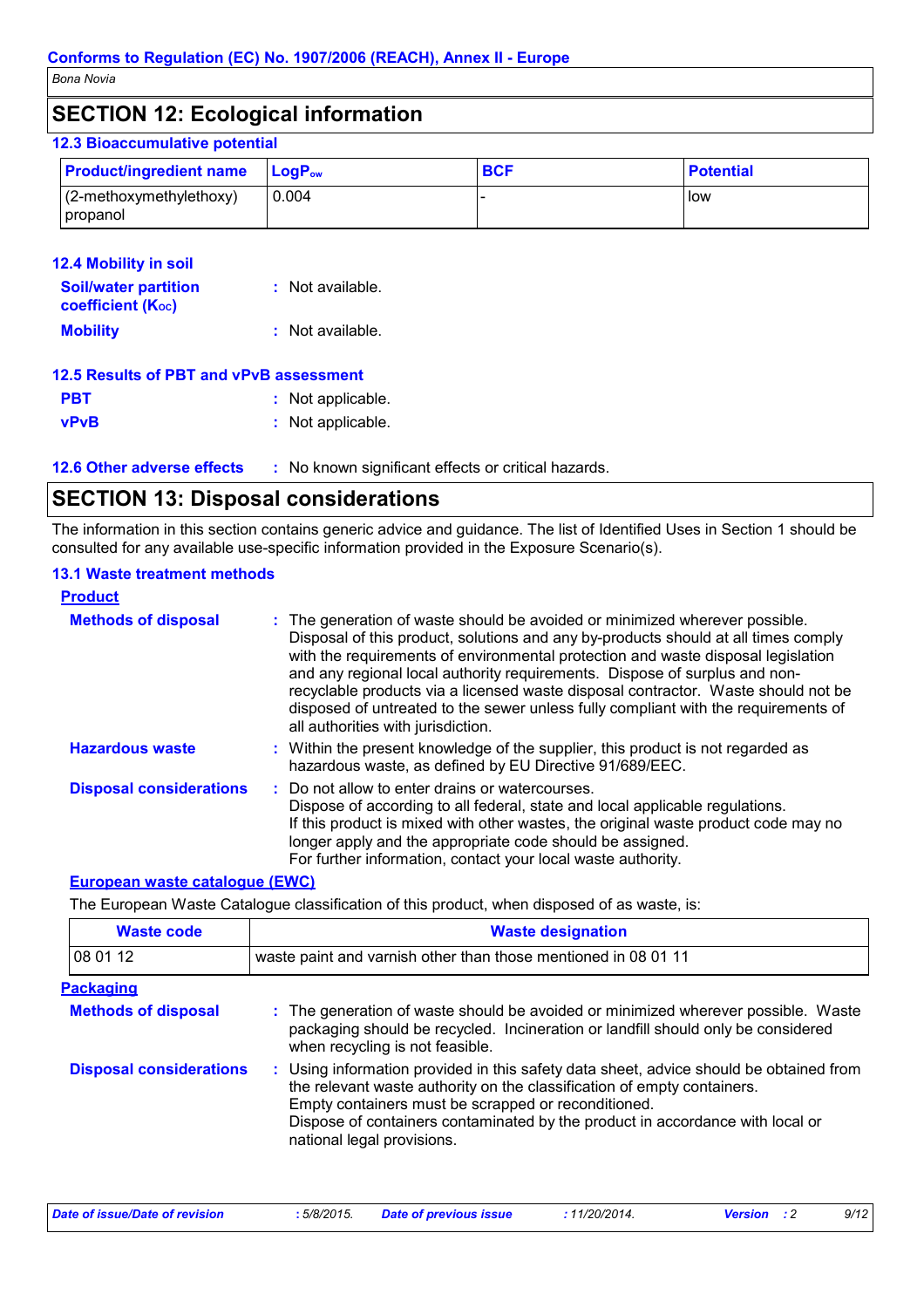### **SECTION 13: Disposal considerations**

|                            | <b>Type of packaging</b> | European waste catalogue (EWC) |                                                                                     |
|----------------------------|--------------------------|--------------------------------|-------------------------------------------------------------------------------------|
|                            | Plastic bottles or jugs  | 15 01 02                       | plastic packaging                                                                   |
| <b>Special precautions</b> |                          |                                | This material and its container must be disposed of in a safe way. Empty containers |

or liners may retain some product residues. Avoid dispersal of spilled material and runoff and contact with soil, waterways, drains and sewers.

### **SECTION 14: Transport information**

|                                           | <b>ADR/RID</b>  | <b>ADN</b>     | <b>IMDG</b>    | <b>IATA</b>    |
|-------------------------------------------|-----------------|----------------|----------------|----------------|
| 14.1 UN number                            | Not regulated.  | Not regulated. | Not regulated. | Not regulated. |
| 14.2 UN proper<br>shipping name           |                 |                |                |                |
| <b>14.3 Transport</b><br>hazard class(es) | $\qquad \qquad$ |                |                |                |
| 14.4 Packing<br>group                     |                 |                |                |                |
| 14.5<br><b>Environmental</b><br>hazards   | No.             | No.            | No.            | No.            |
| <b>Additional</b><br>information          |                 |                |                |                |

**14.6 Special precautions for user**

**Transport within user's premises:** always transport in closed containers that are **:** upright and secure. Ensure that persons transporting the product know what to do in the event of an accident or spillage.

**14.7 Transport in bulk according to Annex II of MARPOL 73/78 and the IBC Code :** Not available.

### **SECTION 15: Regulatory information**

**15.1 Safety, health and environmental regulations/legislation specific for the substance or mixture EU Regulation (EC) No. 1907/2006 (REACH)**

**Annex XIV - List of substances subject to authorization**

```
Annex XIV
```
None of the components are listed.

**Substances of very high concern**

None of the components are listed.

**Annex XVII - Restrictions on the manufacture, placing on the market and use of certain dangerous substances, mixtures and articles** : Not applicable.

### **Other EU regulations**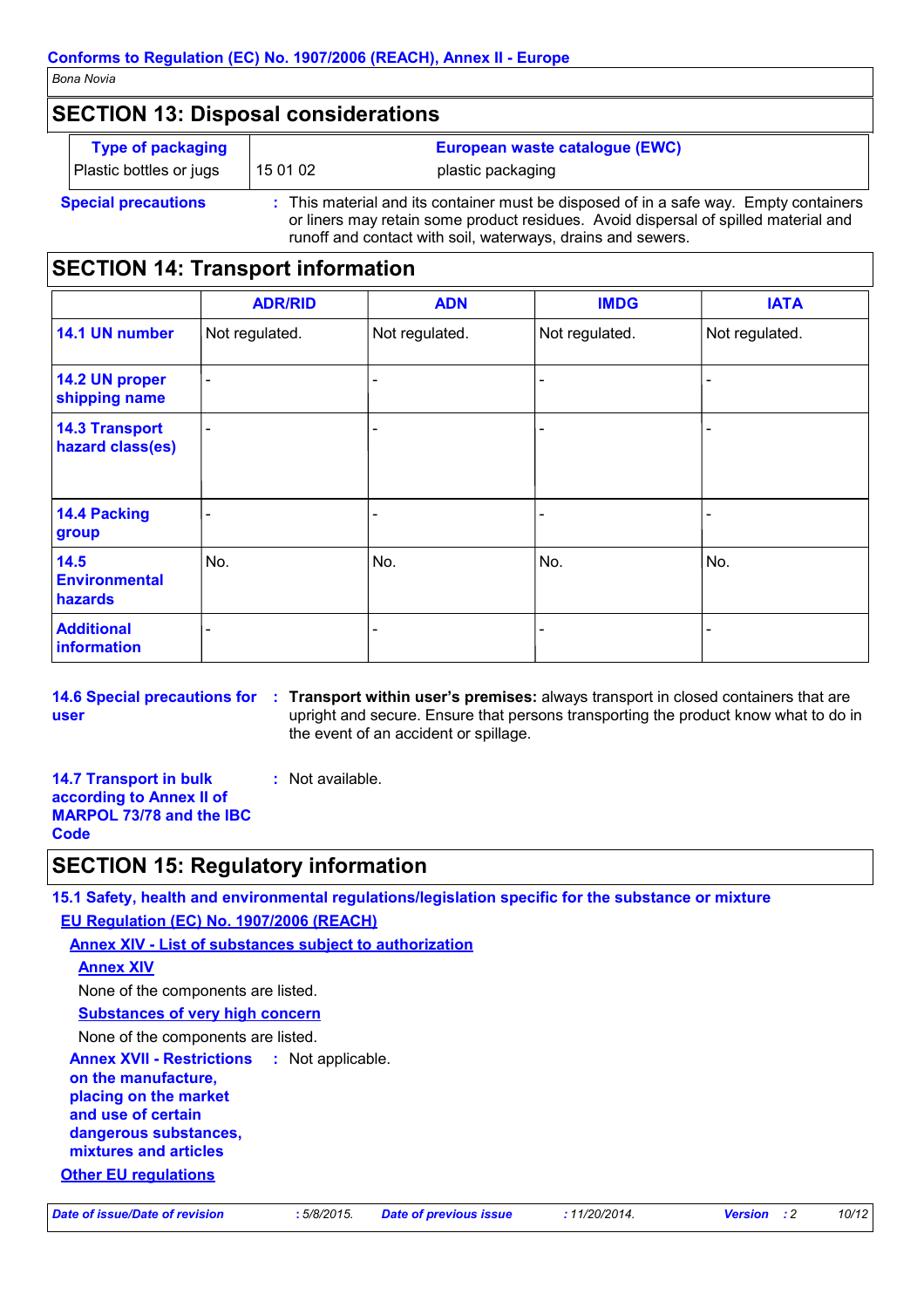## **SECTION 15: Regulatory information**

| <b>VOC</b>                                                   | : The provisions of Directive 2004/42/EC on VOC apply to this product. Refer to the<br>product label and/or technical data sheet for further information.                                                                                                                                           |  |  |
|--------------------------------------------------------------|-----------------------------------------------------------------------------------------------------------------------------------------------------------------------------------------------------------------------------------------------------------------------------------------------------|--|--|
| <b>VOC for Ready-for-Use</b><br><b>Mixture</b>               | : 2004/42/EC - IIA/i: 140g/l (2010). <= 140g/l VOC.                                                                                                                                                                                                                                                 |  |  |
| <b>Europe inventory</b>                                      | : Not determined.                                                                                                                                                                                                                                                                                   |  |  |
| <b>Seveso II Directive</b>                                   |                                                                                                                                                                                                                                                                                                     |  |  |
|                                                              | This product is not controlled under the Seveso II Directive.                                                                                                                                                                                                                                       |  |  |
| <b>Industrial use</b>                                        | : The information contained in this safety data sheet does not constitute the user's<br>own assessment of workplace risks, as required by other health and safety<br>legislation. The provisions of the national health and safety at work regulations apply<br>to the use of this product at work. |  |  |
| <b>International regulations</b>                             |                                                                                                                                                                                                                                                                                                     |  |  |
|                                                              | <b>Chemical Weapon Convention List Schedules I, II &amp; III Chemicals</b>                                                                                                                                                                                                                          |  |  |
| Not listed.                                                  |                                                                                                                                                                                                                                                                                                     |  |  |
| <b>Montreal Protocol (Annexes A, B, C, E)</b><br>Not listed. |                                                                                                                                                                                                                                                                                                     |  |  |
|                                                              |                                                                                                                                                                                                                                                                                                     |  |  |
| Not listed.                                                  | <b>Stockholm Convention on Persistent Organic Pollutants</b>                                                                                                                                                                                                                                        |  |  |
| Not listed.                                                  | <b>Rotterdam Convention on Prior Inform Consent (PIC)</b>                                                                                                                                                                                                                                           |  |  |
| Not listed.                                                  | <b>UNECE Aarhus Protocol on POPs and Heavy Metals</b>                                                                                                                                                                                                                                               |  |  |
| <b>International lists</b><br><b>National inventory</b>      |                                                                                                                                                                                                                                                                                                     |  |  |
| <b>Australia</b>                                             | : Not determined.                                                                                                                                                                                                                                                                                   |  |  |
| <b>Canada</b>                                                | Not determined.                                                                                                                                                                                                                                                                                     |  |  |
| <b>China</b>                                                 | Not determined.                                                                                                                                                                                                                                                                                     |  |  |
| <b>Japan</b>                                                 | Not determined.                                                                                                                                                                                                                                                                                     |  |  |
| <b>Malaysia</b>                                              | : Not determined.                                                                                                                                                                                                                                                                                   |  |  |
| <b>New Zealand</b>                                           | : Not determined.                                                                                                                                                                                                                                                                                   |  |  |
| <b>Philippines</b>                                           | Not determined.                                                                                                                                                                                                                                                                                     |  |  |
| <b>Republic of Korea</b>                                     | Not determined.                                                                                                                                                                                                                                                                                     |  |  |
| <b>Taiwan</b>                                                | Not determined.                                                                                                                                                                                                                                                                                     |  |  |
| <b>United States</b>                                         | United States inventory (TSCA 8b): Not determined.                                                                                                                                                                                                                                                  |  |  |
| <b>15.2 Chemical Safety</b><br>Assessment                    | This product contains substances for which Chemical Safety Assessments are still<br>required.                                                                                                                                                                                                       |  |  |

### **SECTION 16: Other information**

**CEPE code :** 8

 $\nabla$  Indicates information that has changed from previously issued version.